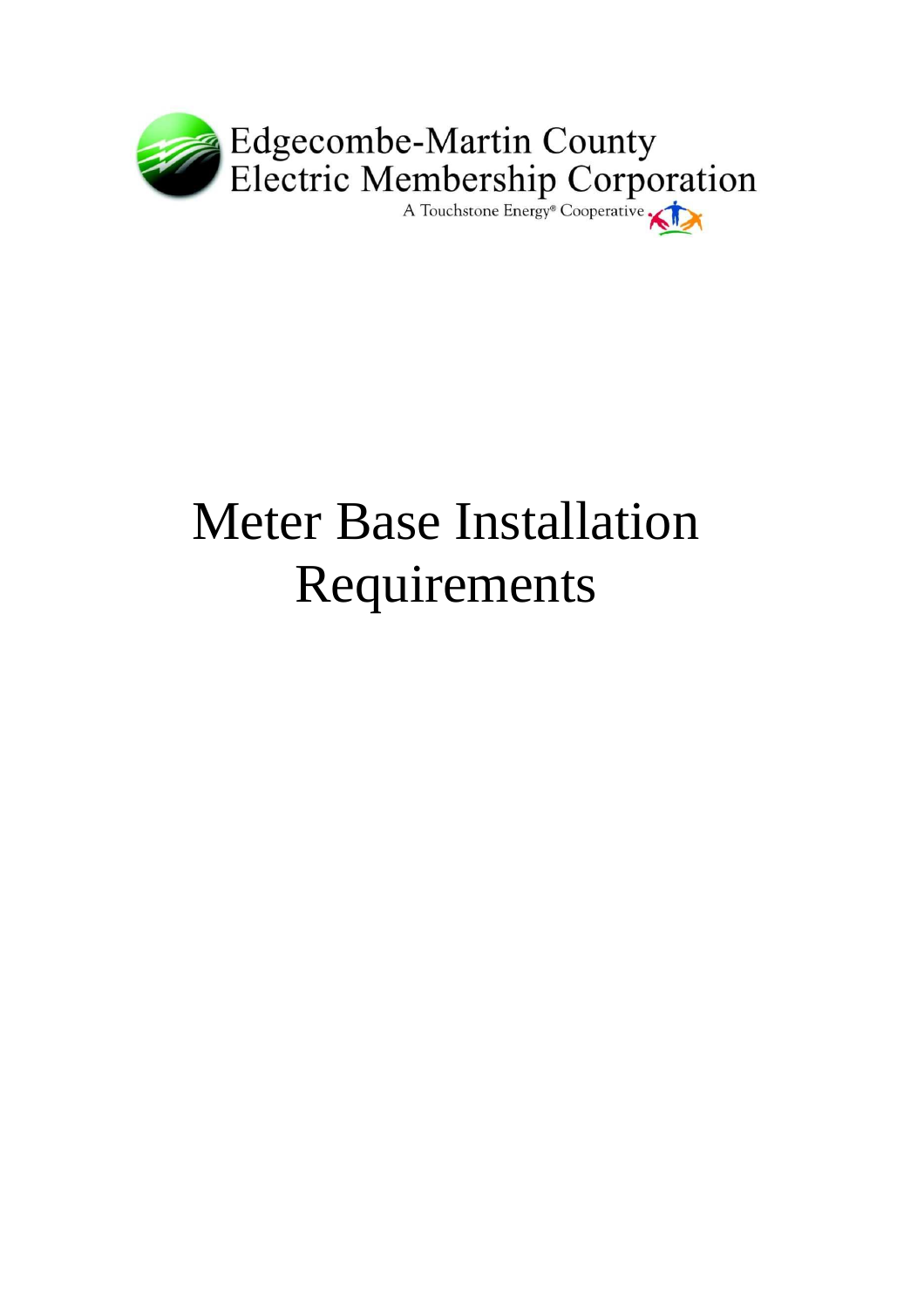# **I. General Requirements**

- Service will not be connected without an inspection from a local county inspector. Electric service may be  $\bullet$ denied if these requirements are not met, regardless of local inspection.
- Any service that is disconnected for 12 consecutive months or longer will also require an electrical inspection  $\bullet$  . from a local county inspector before service can be reconnected.
- Complete installation to be sized and installed in accordance with the National Electric Code (NEC).  $\bullet$
- Member to own and install service ground(s) to comply with the NEC.  $\bullet$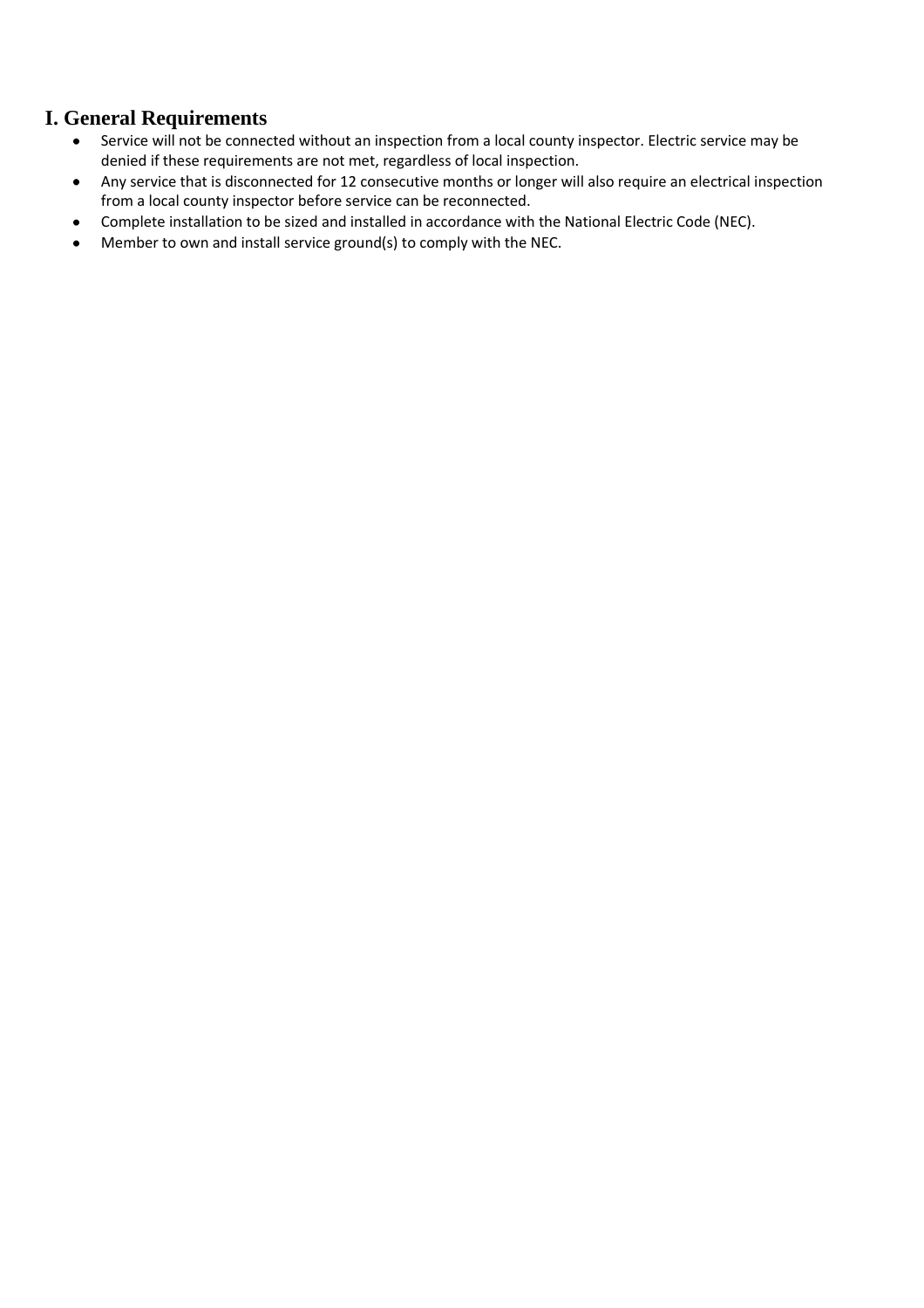# **II. Single Phase**

#### **A. 200 Amp Underground Service**



- Bottom of trench must be firmly tamped near building. Cable must be positioned firmly against bottom of  $\bullet$ trench during backfilling.
- Where a meter base is mounted under a deck, there must be a minimum of 6 feet of clearance from bottom of  $\bullet$ deck joist to finish grade.
- Meters must not be located in carport or area planned for future expansion.  $\bullet$
- Point of delivery is where EMCEMC conductors connect to the line side lugs of the meter base.  $\bullet$
- When a meter base is mounted over a deck, it must be 4' to 6' from floor of deck with appropriate size conduit  $\bullet$ extending below the deck.
- On all underground installations, bottom of meter base must remain clear to allow for EMCEMC conductors to  $\bullet$ be installed.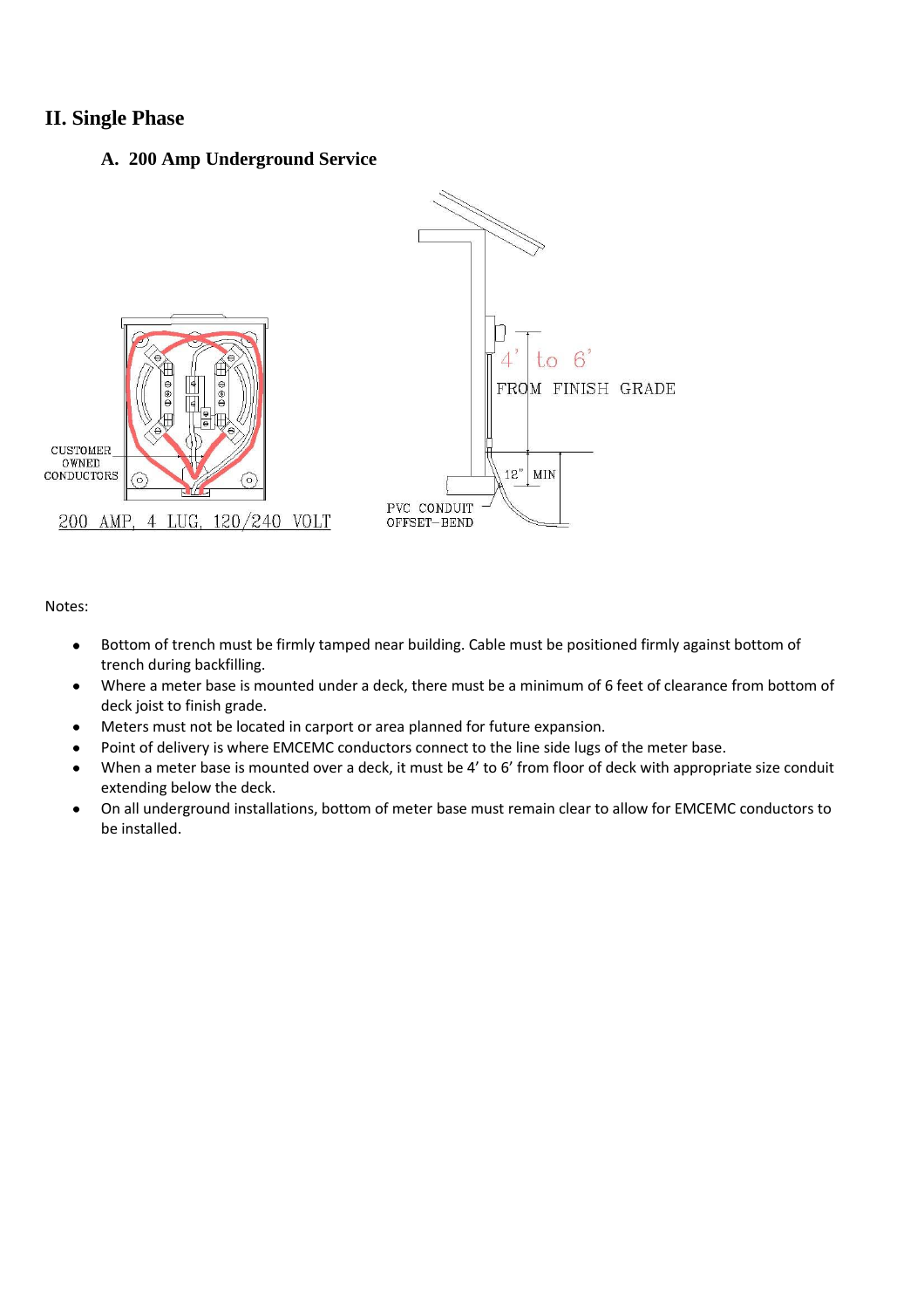#### **B. 120/240 Underground Pedestal Service**



- This will include services to signs, pumps, mobile homes, and any other service requiring a pedestal.
- Member will furnish and install the following:
	- One 4"x6" or two 4"x4" treated post suitable to EMCEMC, 18" from any structures. Metering equipment shall face away from any structure, such that the meter is easily readable and accessible.
	- Service ground in accordance with NEC.
	- All equipment, mounting heights, and clearances beyond the meter socket in accordance with the NEC.
	- All connections to the mobile home in accordance with the NEC.
- Meter socket to be installed by Member.
- On all underground installations the bottom of the meter base must remain clear to allow for EMCEMC conductors to be installed.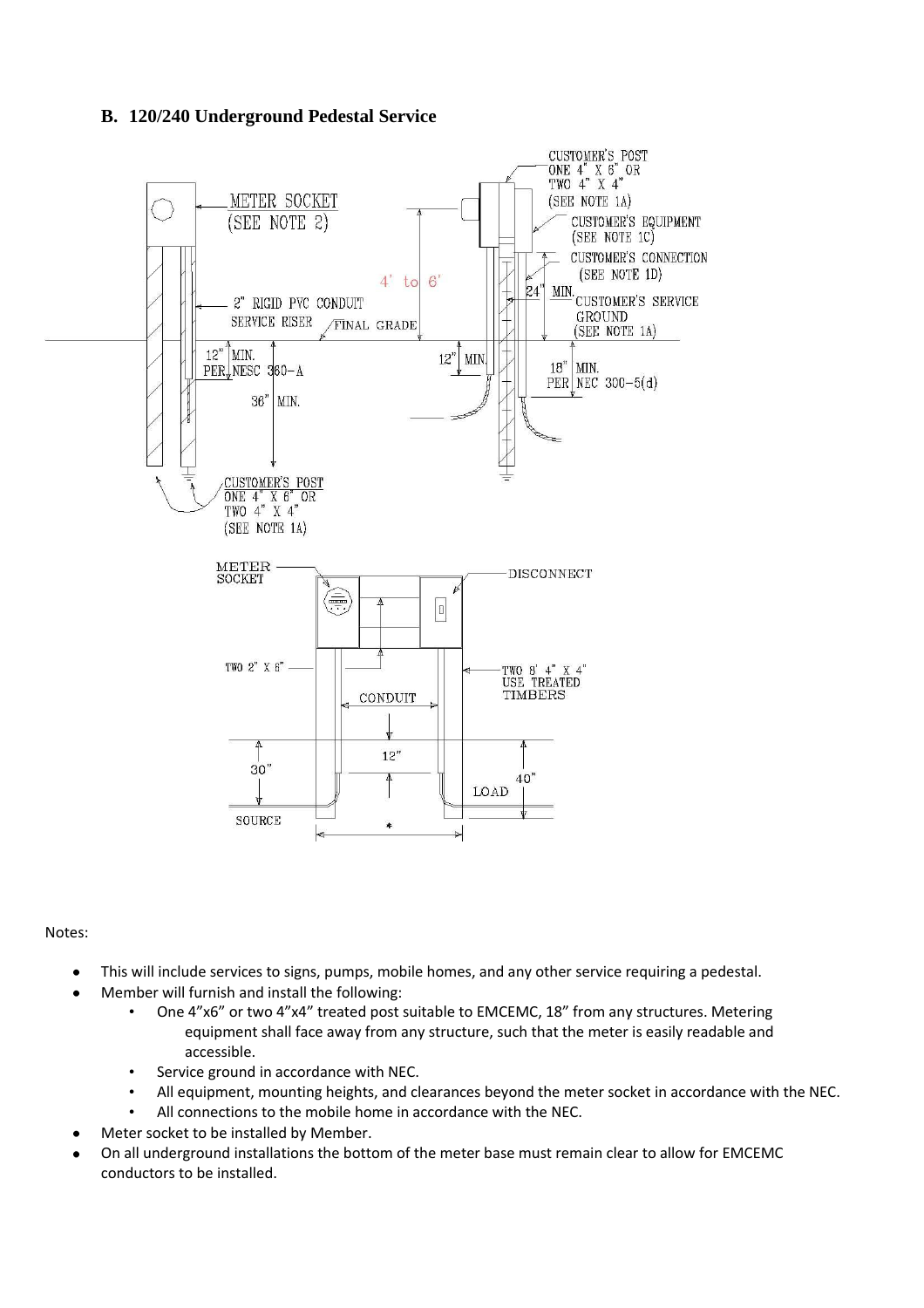#### **C. 120/240 Meter Pole Service**



O.H. SERVICE - METER POLES

- For typical 30' pole the riser length will be 20'.
- The member will furnish and set a meter pole.
- The member's electrician must completely wire the pole and meter socket leaving 18" leads out of the  $\bullet$ weatherhead near the top of the pole.
- For safety reasons, the pole is to be kept free of all obstructions such as antennas, basketball goals, etc.  $\bullet$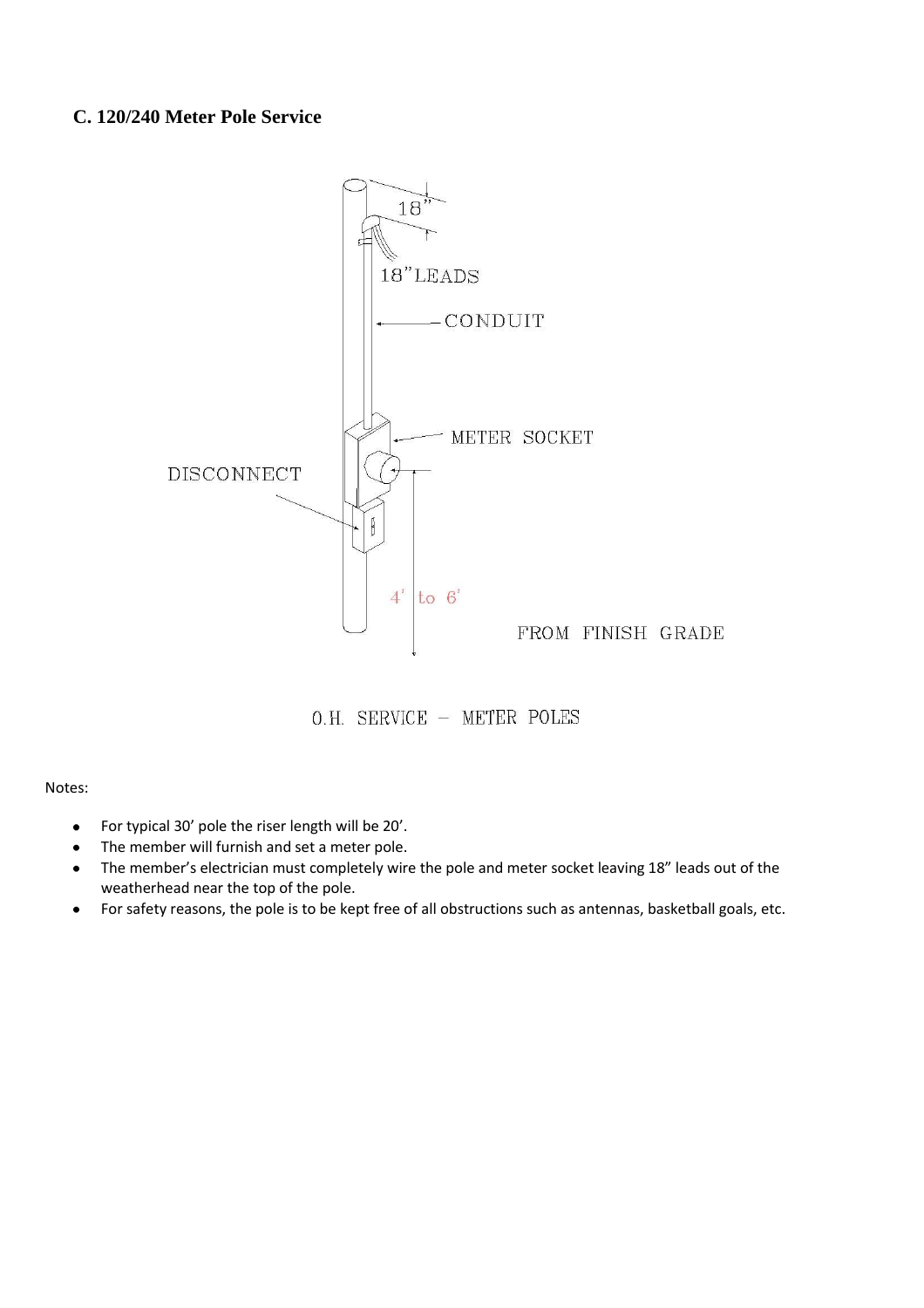## **D. 320 Amp Self-Contained Service**



**Overhead Installation**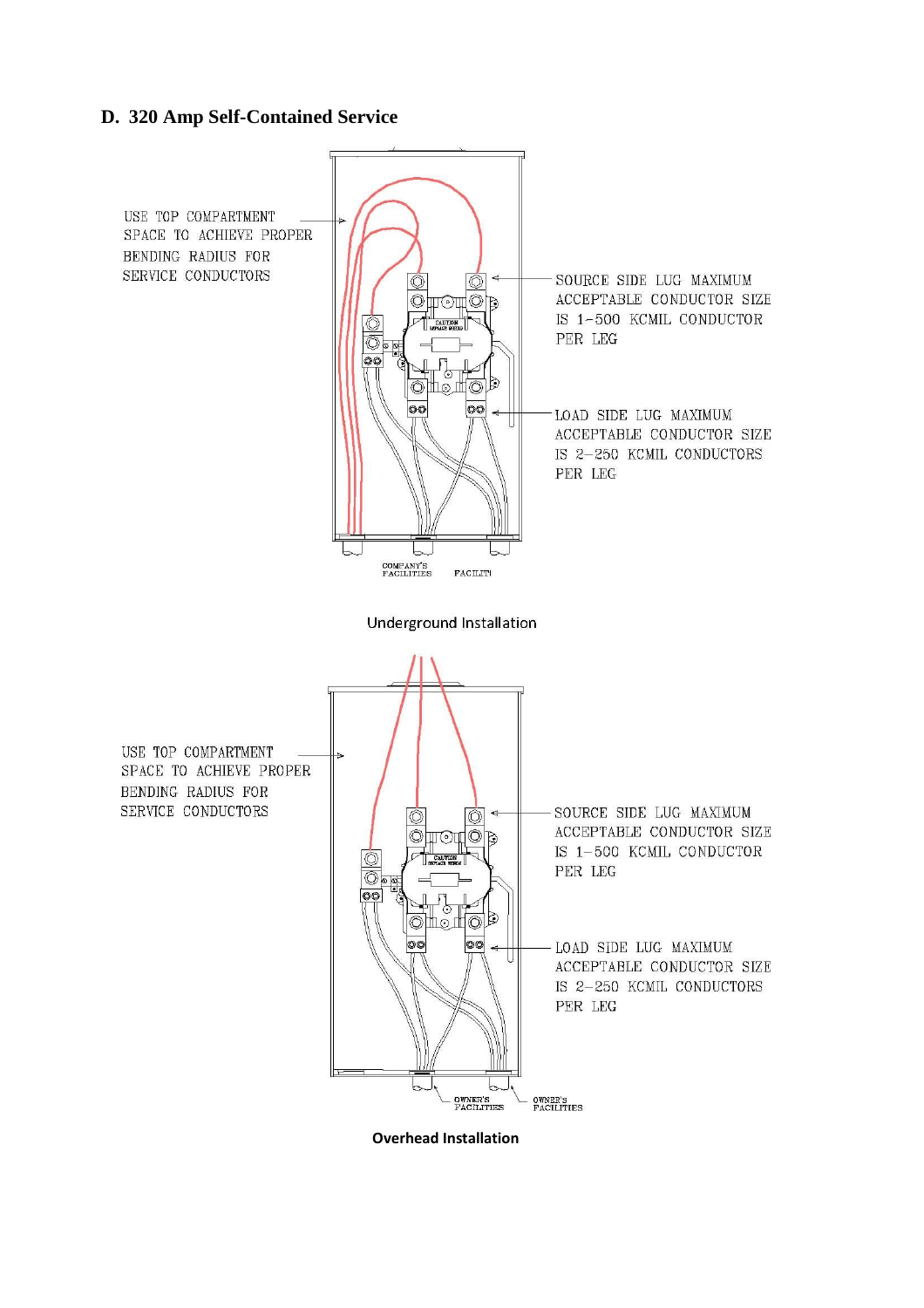- Minimum meter base dimensions:  $\bullet$
- Width: 13"  $\bullet$
- Height: 31"
- Depth: 5"
- Meter base can be used with services where the main breaker is rated at 225, 250 or 300 amps, or with no more  $\bullet$ than two breaker panels whose combined main breaker rating does not exceed 400 amps.
- On all underground installations the bottom of the meter base must remain clear to allow for EMCEMC  $\bullet$ conductors to be installed.
- Meter base to be installed by Member.  $\bullet$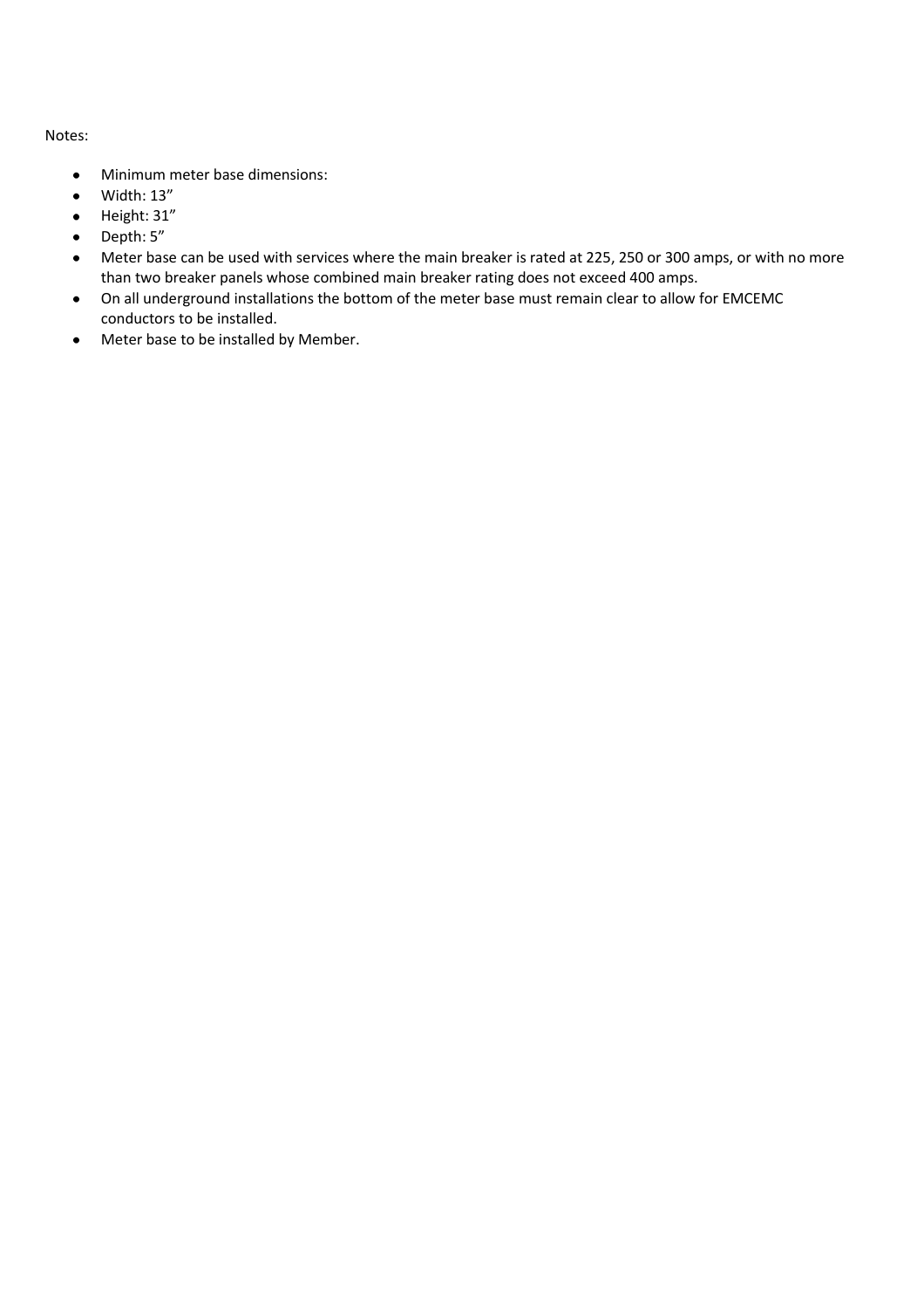#### **E. Larger than 400 Amp Service**



Notes:

- Service entrance and main switch to be furnished and installed by member.  $\bullet$
- Service drop connections, current transformers, meter socket, weatherhead, and meter wiring to be installed by  $\bullet$ EMCEMC at members expense.

#### **F. Single or Multi-Gang**

- $\bullet$ Service entrance conductors and conduit are the property of the building owner and are to be furnished and installed at the owner's expense. Approved ganged meter sockets to be installed by owner on the outside of the building and bonded to the neutral.
- If any individual services require a meter socket greater than 200 amp capacity, a panel of greater capacity  $\bullet$ should be used.
- Weatherhead on buildings to extend above designated point of attachment of overhead service drop.
- Label each socket cover and the inside of the socket with the service identification (unit number, letter,  $\bullet$ address).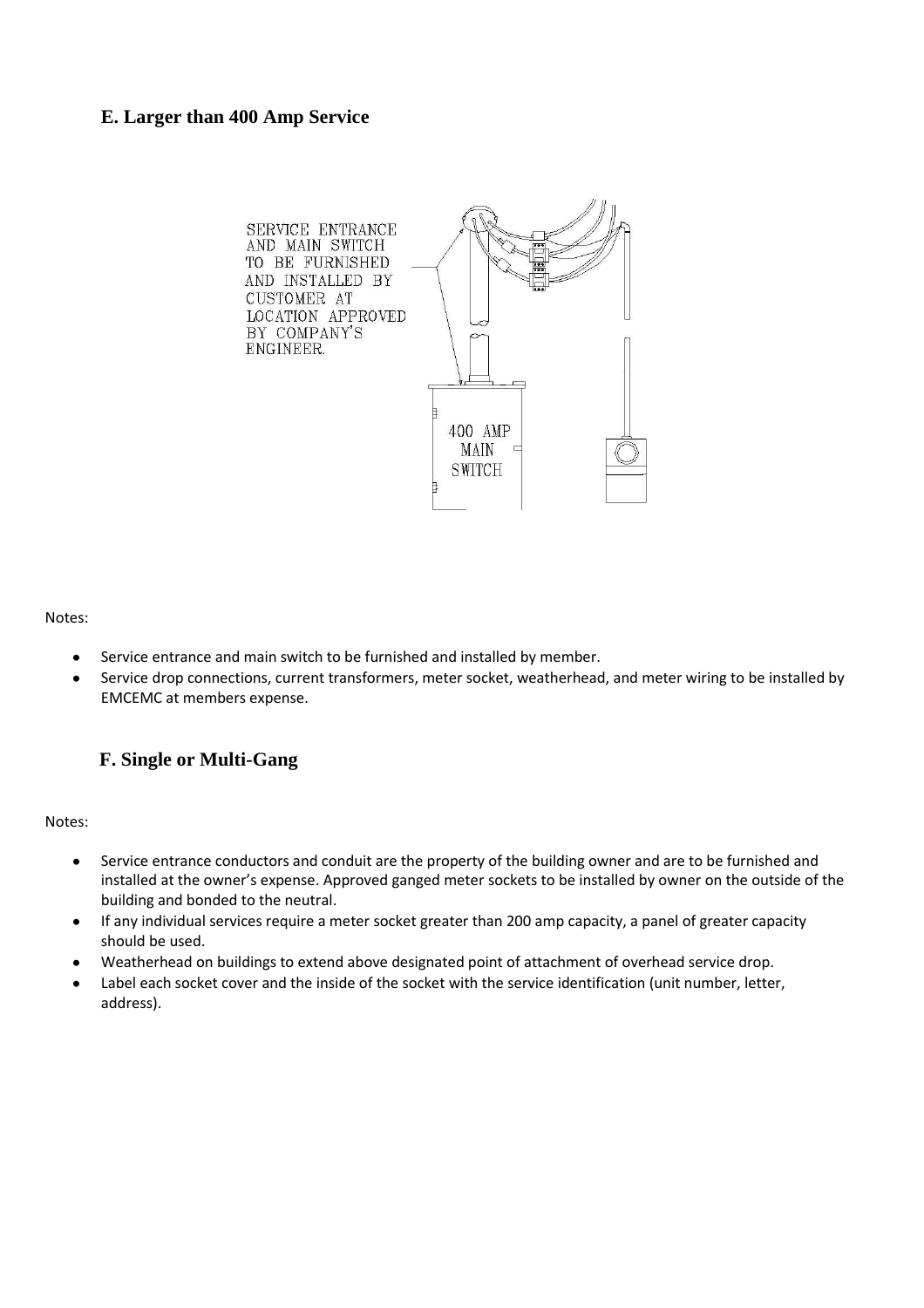## **III. Three Phase**

# **A. Larger than 400 Amp Service**



- Service entrance and main switch to be furnished and installed by member.  $\bullet$
- Service drop connections, current transformers, meter socket, weatherhead, and meter wiring to be installed by  $\bullet$ EMCEMC at members expense.